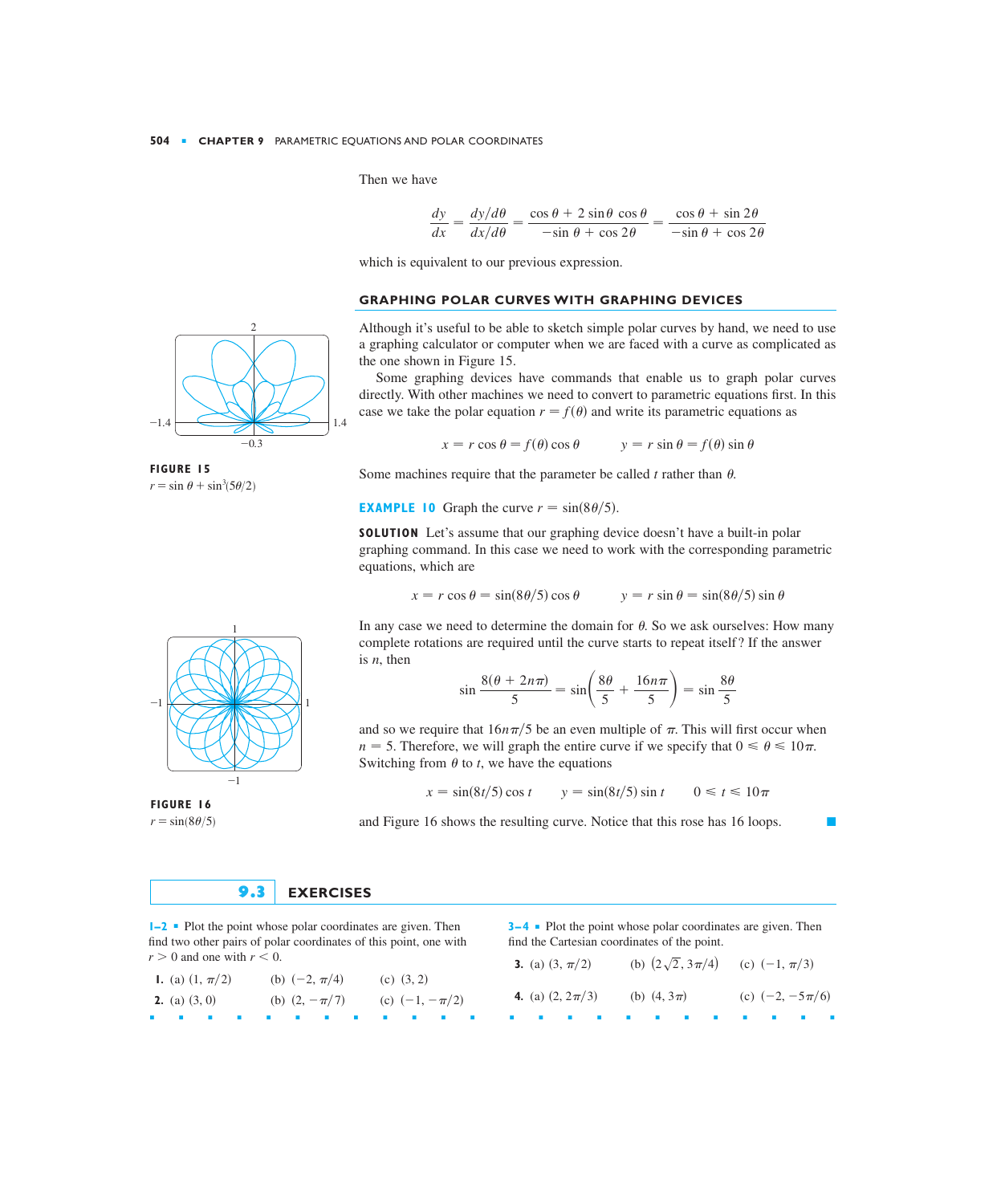- **5−6** The Cartesian coordinates of a point are given.
- (i) Find polar coordinates  $(r, \theta)$  of the point, where  $r > 0$  and  $0 \leq \theta \leq 2\pi$ .
- (ii) Find polar coordinates  $(r, \theta)$  of the point, where  $r < 0$  and  $0 \leq \theta \leq 2\pi$ .
- **5.** (a)  $(1, 1)$ **6.** (a)  $\left(-1, -\sqrt{3}\right)$ ■■■■■■■■■■■■ (b)  $(-2, 3)$ (b)  $(2\sqrt{3}, -2)$

**7–12** ■ Sketch the region in the plane consisting of points whose polar coordinates satisfy the given conditions.

|   | 7. $1 \le r \le 2$                                          |
|---|-------------------------------------------------------------|
|   | <b>8.</b> $r \ge 0$ , $\pi/3 \le \theta \le 2\pi/3$         |
|   | <b>9.</b> $0 \le r < 4$ , $-\pi/2 \le \theta < \pi/6$       |
|   | 10. $2 < r \le 5$ , $3\pi/4 < \theta < 5\pi/4$              |
|   | <b>11.</b> $2 < r < 3$ , $5\pi/3 \le \theta \le 7\pi/3$     |
|   | <b>12.</b> $-1 \le r \le 1$ , $\pi/4 \le \theta \le 3\pi/4$ |
| ш |                                                             |

**13–16** ■ Identify the curve by finding a Cartesian equation for the curve.

|            | 13. $r = 3 \sin \theta$ |  |  |  |                                   | 14. $r = 2 \sin \theta + 2 \cos \theta$ |  |
|------------|-------------------------|--|--|--|-----------------------------------|-----------------------------------------|--|
|            | 15. $r = \csc \theta$   |  |  |  | 16. $r = \tan \theta \sec \theta$ |                                         |  |
| <b>COL</b> |                         |  |  |  |                                   |                                         |  |

**17–20** ■ Find a polar equation for the curve represented by the given Cartesian equation.

| 17. $x = -y^2$        |  |  |  | 18. $x + y = 9$            |  |  |
|-----------------------|--|--|--|----------------------------|--|--|
| 19. $x^2 + y^2 = 2cx$ |  |  |  | <b>20.</b> $x^2 - y^2 = 1$ |  |  |
|                       |  |  |  |                            |  |  |

**21–22** ■ For each of the described curves, decide if the curve would be more easily given by a polar equation or a Cartesian equation. Then write an equation for the curve.

**21.** (a) A line through the origin that makes an angle of  $\pi/6$ with the positive  $x$ -axis

■■■■■■■■■■■■

- (b) A vertical line through the point  $(3, 3)$
- **22.** (a) A circle with radius  $5$  and center  $(2, 3)$ (b) A circle centered at the origin with radius 4
- **23–40** Sketch the curve with the given polar equation.

| <b>23.</b> $\theta = -\pi/6$                        | <b>24.</b> $r^2 - 3r + 2 = 0$                |
|-----------------------------------------------------|----------------------------------------------|
| 25. $r = \sin \theta$                               | <b>26.</b> $r = -3 \cos \theta$              |
| <b>27.</b> $r = 2(1 - \sin \theta), \ \theta \ge 0$ | <b>28.</b> $r = 1 - 3 \cos \theta$           |
| <b>29.</b> $r = \theta, \ \theta \ge 0$             | <b>30.</b> $r = \ln \theta$ , $\theta \ge 1$ |
| 31. $r = \sin 2\theta$                              | <b>32.</b> $r = 2 \cos 3\theta$              |

| <b>33.</b> $r = 2 \cos 4\theta$     | 34. $r = \sin 5\theta$                |
|-------------------------------------|---------------------------------------|
| <b>35.</b> $r^2 = 4 \cos 2\theta$   | <b>36.</b> $r^2 = \sin 2\theta$       |
| <b>37.</b> $r = 2 \cos(3\theta/2)$  | <b>38.</b> $r^2\theta = 1$            |
| <b>39.</b> $r = 1 + 2 \cos 2\theta$ | <b>40.</b> $r = 1 + 2 \cos(\theta/2)$ |
|                                     |                                       |

**41–42** • The figure shows the graph of r as a function of  $\theta$  in Cartesian coordinates. Use it to sketch the corresponding polar curve.



- **43.** Show that the polar curve  $r = 4 + 2 \sec \theta$  (called a **conchoid**) has the line  $x = 2$  as a vertical asymptote by showing that  $\lim_{r \to \pm \infty} x = 2$ . Use this fact to help sketch the conchoid.
- **44.** Sketch the curve  $(x^2 + y^2)^3 = 4x^2y^2$ .
- **45.** Show that the curve  $r = \sin \theta \tan \theta$  (called a **cissoid of Diocles**) has the line  $x = 1$  as a vertical asymptote. Show also that the curve lies entirely within the vertical strip  $0 \leq x < 1$ . Use these facts to help sketch the cissoid.
- **46.** Match the polar equations with the graphs labeled I–VI. Give reasons for your choices. (Don't use a graphing device.)

| (a) $r = \sin(\theta/2)$     | (b) $r = \sin(\theta/4)$     |
|------------------------------|------------------------------|
| (c) $r = \sec(3\theta)$      | (d) $r = \theta \sin \theta$ |
| (e) $r = 1 + 4 \cos 5\theta$ | (f) $r = 1/\sqrt{\theta}$    |



**47–50** ■ Find the slope of the tangent line to the given polar curve at the point specified by the value of  $\theta$ .

**47.**  $r = 2 \sin \theta$ ,  $\theta = \pi/6$  **48.**  $r = 2 - \sin \theta$ ,  $\theta = \pi/3$